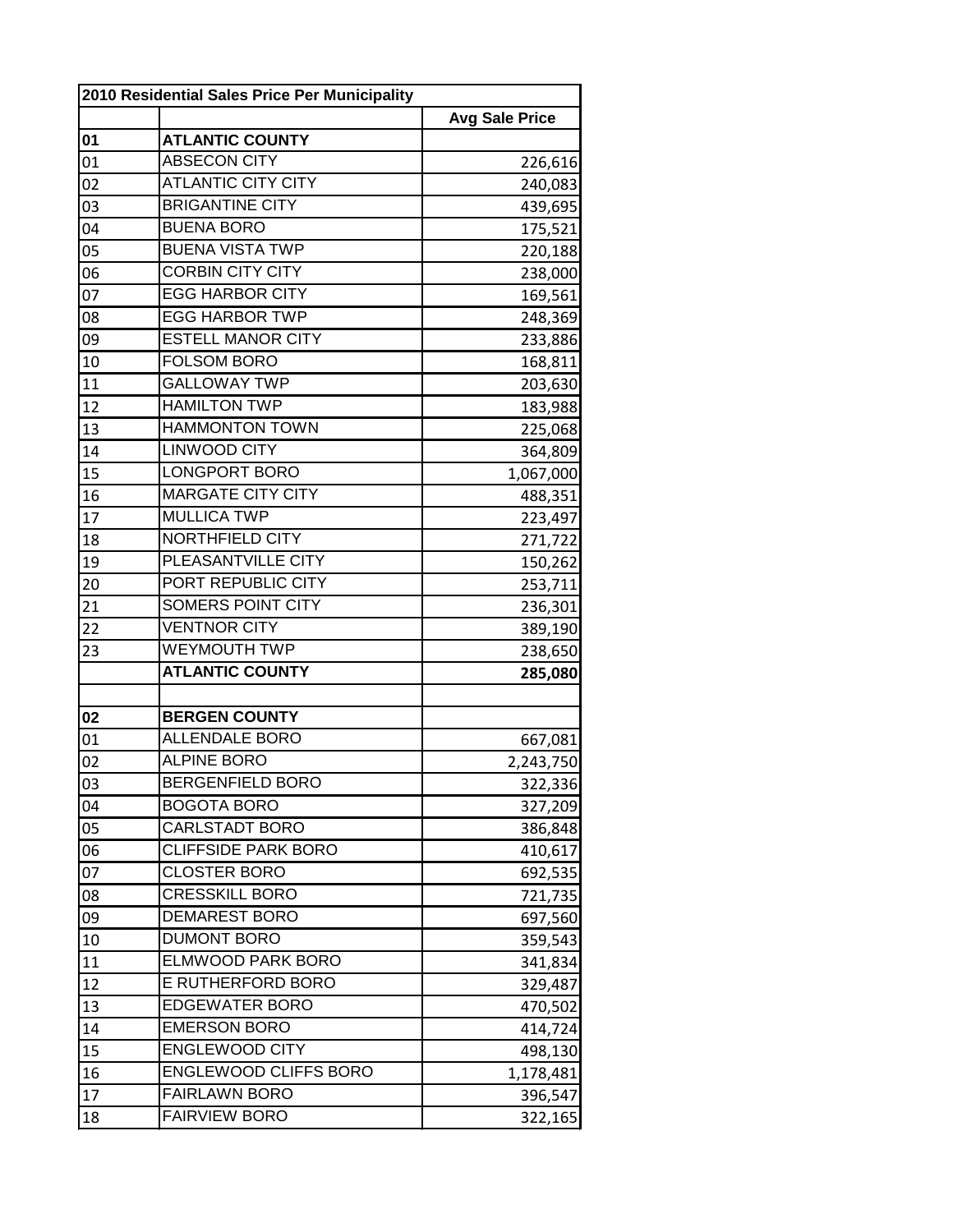| 19              | FORT LEE BORO               | 504,199   |
|-----------------|-----------------------------|-----------|
| 20              | <b>FRANKLIN LAKES BORO</b>  | 1,182,640 |
| 21              | <b>GARFIELD CITY</b>        | 300,981   |
| 22              | <b>GLEN ROCK BORO</b>       | 563,031   |
| 23              | <b>HACKENSACK CITY</b>      | 267,200   |
| 24              | <b>HARRINGTON PARK BORO</b> | 577,448   |
| 25              | <b>HASBROUCK HGHTS BORO</b> | 380,699   |
| 26              | <b>HAWORTH BORO</b>         | 767,273   |
| 27              | <b>HILLSDALE BORO</b>       | 524,369   |
| 28              | <b>HOHOKUS BORO</b>         | 842,187   |
| 29              | <b>LEONIA BORO</b>          | 436,659   |
| 30              | <b>LITTLE FERRY BORO</b>    | 286,520   |
| 31              | <b>LODI BORO</b>            | 299,436   |
| 32              | <b>LYNDHURST TWP</b>        | 352,647   |
| 33              | <b>MAHWAH TWP</b>           | 496,900   |
| 34              | MAYWOOD BORO                | 376,104   |
| 35              | <b>MIDLAND PARK BORO</b>    | 435,843   |
| 36              | MONTVALE BORO               | 566,920   |
| 37              | MOONACHIE BORO              | 396,909   |
| 38              | <b>NEW MILFORD BORO</b>     | 409,329   |
| 39              | NORTH ARLINGTON BORO        | 323,718   |
| 40              | NORTHVALE BORO              | 468,680   |
| 41              | NORWOOD BORO                | 545,594   |
| 42              | <b>OAKLAND BORO</b>         | 493,054   |
| 43              | <b>OLD TAPPAN BORO</b>      | 832,870   |
| 44              | <b>ORADELL BORO</b>         | 553,121   |
| 45              | PALISADES PARK BORO         | 462,985   |
| 46              | PARAMUS BORO                | 555,384   |
| 47              | <b>PARK RIDGE BORO</b>      | 522,580   |
| 48              | <b>RAMSEY BORO</b>          | 515,372   |
| 49              | RIDGEFIELD BORO             | 424,344   |
| $\overline{50}$ | RIDGEFIELD PARK VILLAGE     | 315,828   |
| 51              | RIDGEWOOD VILLAGE           | 729,107   |
| 52              | <b>RIVEREDGE BORO</b>       | 483,639   |
| 53              | RIVERVALE TWP               | 567,277   |
| 54              | ROCHELLE PARK TWP           | 345,926   |
| 55              | <b>ROCKLEIGH BORO</b>       | 613,000   |
| 56              | <b>RUTHERFORD BORO</b>      | 414,345   |
| 57              | SADDLE BROOK TWP            | 374,123   |
| 58              | SADDLE RIVER BORO           | 1,673,178 |
| 59              | SO HACKENSACK TWP           | 423,333   |
| 60              | <b>TEANECK TWP</b>          | 412,900   |
| 61              | <b>TENAFLY BORO</b>         | 749,764   |
| 62              | <b>TETERBORO BORO</b>       | N/A       |
| 63              | UPPER SADDLE RIV BORO       | 1,042,475 |
| 64              | <b>WALDWICK BORO</b>        | 405,782   |
| 65              | <b>WALLINGTON BORO</b>      | 328,233   |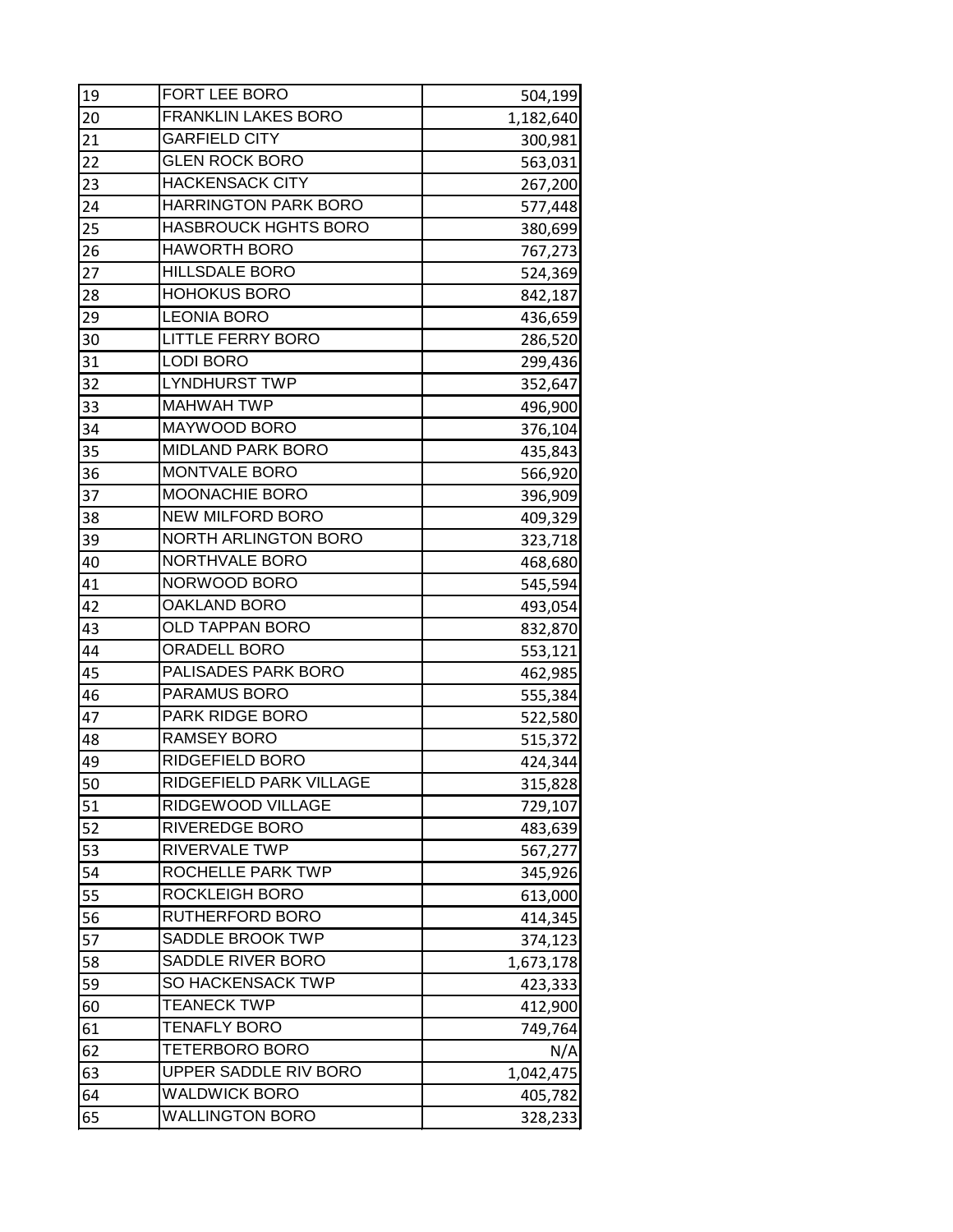| 66              | <b>WASHINGTON TWP</b>     | 483,176 |
|-----------------|---------------------------|---------|
| 67              | WESTWOOD BORO             | 485,525 |
| 68              | WOODCLIFF LAKE BORO       | 762,225 |
| 69              | WOOD RIDGE BORO           | 358,529 |
| 70              | <b>WYCKOFF TWP</b>        | 737,971 |
|                 | <b>BERGEN COUNTY</b>      | 508,850 |
|                 |                           |         |
| 03              | <b>BURLINGTON COUNTY</b>  |         |
| 01              | <b>BASS RIVER TWP</b>     | 291,333 |
| 02              | <b>BEVERLY CITY</b>       | 151,446 |
| 03              | <b>BORDENTOWN CITY</b>    | 217,483 |
| 04              | <b>BORDENTOWN TWP</b>     | 293,461 |
| 05              | <b>BURLINGTON CITY</b>    | 168,118 |
| 06              | <b>BURLINGTON TWP</b>     | 271,880 |
| 07              | <b>CHESTERFIELD TWP</b>   | 442,845 |
| 08              | <b>CINNAMINSON TWP</b>    | 254,709 |
| 09              | <b>DELANCO TWP</b>        | 224,257 |
| 10              | <b>DELRAN TWP</b>         | 247,848 |
| 11              | <b>EASTAMPTON TWP</b>     | 255,729 |
| 12              | <b>EDGEWATER PARK TWP</b> | 174,674 |
| 13              | <b>EVESHAM TWP</b>        | 249,862 |
| 14              | FIELDSBORO BORO           | 180,375 |
| 15              | <b>FLORENCE TWP</b>       | 224,558 |
| 16              | <b>HAINESPORT TWP</b>     | 312,920 |
| 17              | <b>LUMBERTON TWP</b>      | 289,444 |
| 18              | <b>MANSFIELD TWP</b>      | 298,086 |
| 19              | <b>MAPLE SHADE TWP</b>    | 172,685 |
| 20              | <b>MEDFORD TWP</b>        | 344,659 |
| 21              | <b>MEDFORD LAKES BORO</b> | 352,000 |
| 22              | <b>MOORESTOWN TWP</b>     | 564,372 |
| 23              | MT HOLLY TWP              | 165,079 |
| $\overline{24}$ | MT LAUREL TWP             | 248,656 |
| 25              | <b>NEW HANOVER TWP</b>    | 296,400 |
| 26              | NO HANOVER TWP            | 322,167 |
| 27              | PALMYRA BORO              | 179,447 |
| 28              | PEMBERTON BORO            | 215,238 |
| 29              | PEMBERTON TWP             | 173,549 |
| 30              | <b>RIVERSIDE TWP</b>      | 163,592 |
| 31              | <b>RIVERTON BORO</b>      | 324,482 |
| 32              | <b>SHAMONG TWP</b>        | 377,370 |
| 33              | SOUTHAMPTON TWP           | 212,949 |
| 34              | <b>SPRINGFIELD TWP</b>    | 357,136 |
| 35              | <b>TABERNACLE TWP</b>     | 304,633 |
| 36              | <b>WASHINGTON TWP</b>     | 283,333 |
| 37              | <b>WESTAMPTON TWP</b>     | 259,178 |
| 38              | WILLINGBORO TWP           | 146,692 |
| 39              | WOODLAND TWP              | 199,908 |
|                 |                           |         |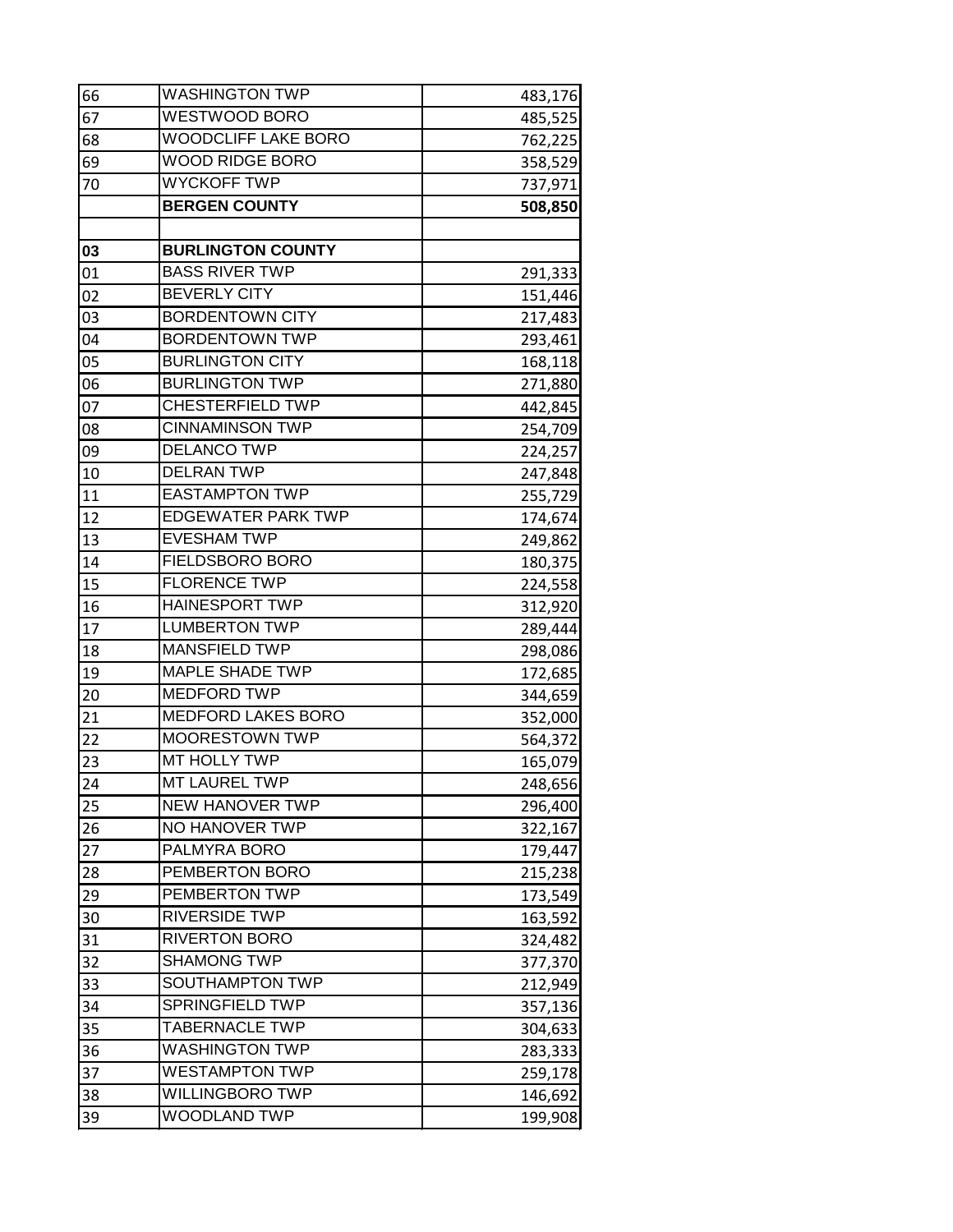| 40 | <b>WRIGHTSTOWN BORO</b>    | 213,400   |
|----|----------------------------|-----------|
|    | <b>BURLINGTON COUNTY</b>   | 261,732   |
|    |                            |           |
| 04 | <b>CAMDEN COUNTY</b>       |           |
| 01 | <b>AUDUBON BORO</b>        | 199,548   |
| 02 | <b>AUDUBON PARK BORO</b>   | <b>NA</b> |
| 03 | <b>BARRINGTON BORO</b>     | 220,219   |
| 04 | <b>BELLMAWR BORO</b>       | 173,800   |
| 05 | <b>BERLIN BORO</b>         | 230,285   |
| 06 | <b>BERLIN TWP</b>          | 178,124   |
| 07 | <b>BROOKLAWN BORO</b>      | 137,065   |
| 08 | <b>CAMDEN CITY</b>         | 42,067    |
| 09 | CHERRY HILL TWNSHP         | 261,409   |
| 10 | CHESILHURST BORO           | 205,800   |
| 11 | <b>CLEMENTON BORO</b>      | 128,102   |
| 12 | COLLINGSWOOD BORO          | 228,430   |
| 13 | <b>GIBBSBORO BORO</b>      | 300,273   |
| 14 | <b>GLOUCESTER CITY</b>     | 120,055   |
| 15 | <b>GLOUCESTER TWP</b>      | 188,364   |
| 16 | <b>HADDON TWP</b>          | 236,284   |
| 17 | <b>HADDONFIELD BORO</b>    | 434,089   |
| 18 | <b>HADDON HEIGHTS BORO</b> | 278,261   |
| 19 | HI NELLA BORO              | 166,267   |
| 20 | <b>LAUREL SPRINGS BORO</b> | 193,720   |
| 21 | LAWNSIDE BORO              | 136,733   |
| 22 | LINDENWOLD BORO            | 120,371   |
| 23 | <b>MAGNOLIA BORO</b>       | 167,252   |
| 24 | MERCHANTVILLE BORO         | 206,107   |
| 25 | <b>MOUNT EPHRAIM BORO</b>  | 167,580   |
| 26 | <b>OAKLYN BORO</b>         | 182,063   |
| 27 | PENNSAUKEN TWP             | 163,334   |
| 28 | PINE HILL BORO             | 142,867   |
| 29 | PINE VALLEY BORO           | ΝA        |
| 30 | RUNNEMEDE BORO             | 162,509   |
| 31 | SOMERDALE BORO             | 164,011   |
| 32 | <b>STRATFORD BORO</b>      | 173,562   |
| 33 | <b>TAVISTOCK BORO</b>      | ΝA        |
| 34 | <b>VOORHEES TWP</b>        | 303,705   |
| 35 | <b>WATERFORD TWP</b>       | 196,046   |
| 36 | <b>WINSLOW TWP</b>         | 195,628   |
| 37 | WOODLYNNE BORO             | 98,979    |
|    | <b>CAMDEN COUNTY</b>       | 214,043   |
| 05 | <b>CAPE MAY COUNTY</b>     |           |
| 01 | <b>AVALON BORO</b>         | 1,164,483 |
| 02 | <b>CAPE MAY CITY</b>       | 604,350   |
| 03 | CAPE MAY POINT BORO        | 755,556   |
|    |                            |           |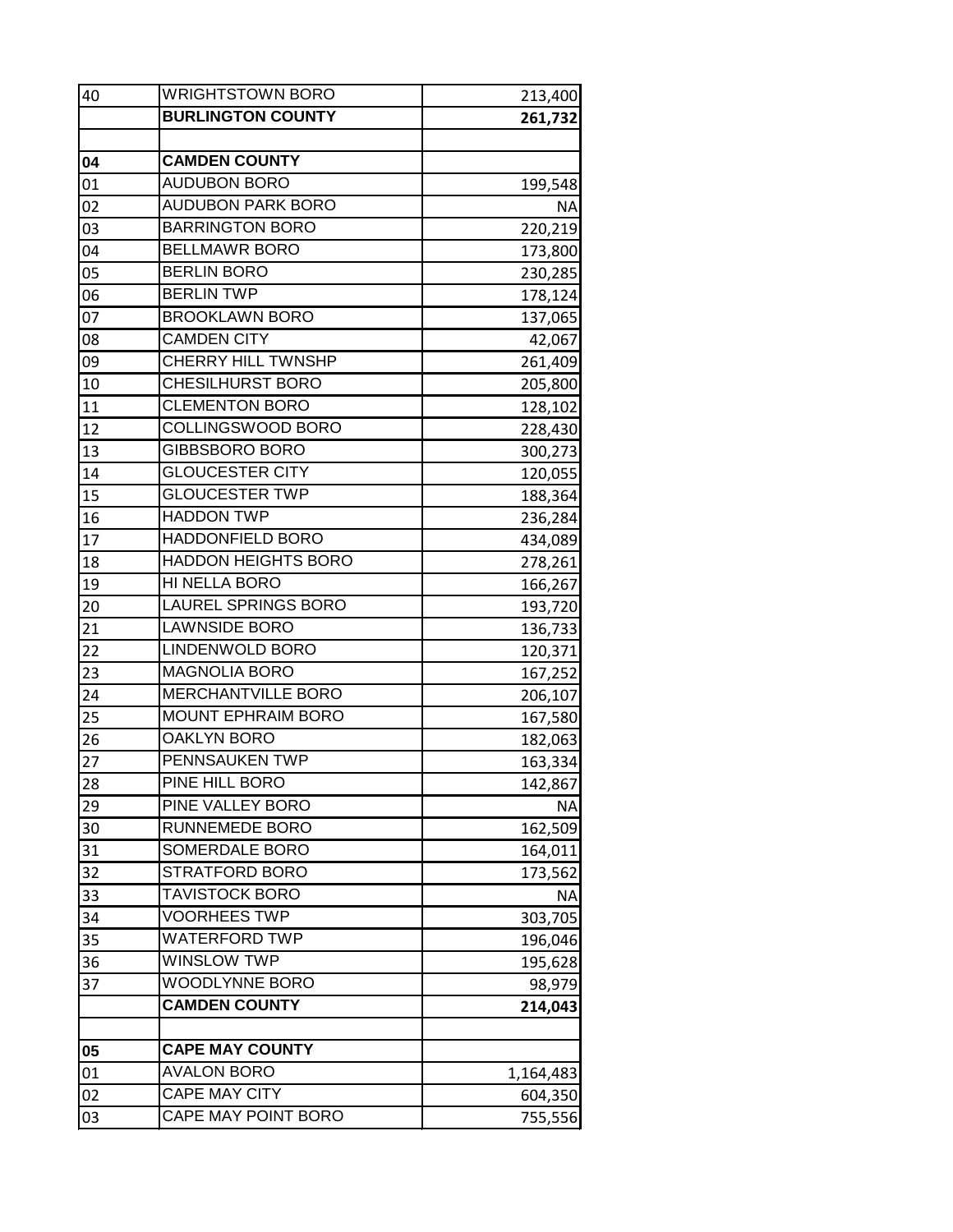| 04 | <b>DENNIS TWP</b>         | 261,581   |
|----|---------------------------|-----------|
| 05 | <b>LOWER TWP</b>          | 269,414   |
| 06 | <b>MIDDLE TWP</b>         | 286,726   |
| 07 | NORTH WILDWOOD CITY       | 298,902   |
| 08 | <b>OCEAN CITY CITY</b>    | 547,914   |
| 09 | <b>SEA ISLE CITY CITY</b> | 627,783   |
| 10 | <b>STONE HARBOR BORO</b>  | 1,213,514 |
| 11 | <b>UPPER TWP</b>          | 351,742   |
| 12 | <b>WEST CAPE MAY BORO</b> | 489,265   |
| 13 | <b>WEST WILDWOOD BORO</b> | 246,286   |
| 14 | <b>WILDWOOD CITY</b>      | 227,831   |
| 15 | WILDWOOD CREST BORO       | 299,848   |
| 16 | <b>WOODBINE BORO</b>      | 188,567   |
|    | <b>CAPE MAY COUNTY</b>    | 533,202   |
|    |                           |           |
| 06 | <b>CUMBERLAND COUNTY</b>  |           |
| 01 | <b>BRIDGETON CITY</b>     | 90,598    |
| 02 | <b>COMMERCIAL TWP</b>     | 101,312   |
| 03 | <b>DEERFIELD TWP</b>      | 175,708   |
| 04 | <b>DOWNE TWP</b>          | 175,217   |
| 05 | <b>FAIRFIELD TWP</b>      | 170,190   |
| 06 | <b>GREENWICH TWP</b>      | 168,600   |
| 07 | <b>HOPEWELL TWP</b>       | 150,095   |
| 08 | <b>LAWRENCE TWP</b>       | 155,750   |
| 09 | <b>MAURICE RIVER TWP</b>  | 211,600   |
| 10 | <b>MILLVILLE CITY</b>     | 144,783   |
| 11 | <b>SHILOH BORO</b>        | 155,000   |
| 12 | <b>STOW CREEK TWP</b>     | 207,500   |
| 13 | UPPER DEERFIELD TWP       | 197,152   |
| 14 | <b>VINELAND CITY</b>      | 180,246   |
|    | <b>CUMBERLAND COUNTY</b>  | 161,681   |
|    |                           |           |
| 07 | <b>ESSEX COUNTY</b>       |           |
| 01 | <b>BELLEVILLE TWP</b>     | 267,024   |
| 02 | <b>BLOOMFIELD TWP</b>     | 313,810   |
| 03 | CALDWELL BORO TWP         | 407,893   |
| 04 | <b>CEDAR GROVE TWP</b>    | 503,554   |
| 05 | <b>EAST ORANGE CITY</b>   | 245,872   |
| 06 | <b>ESSEX FELLS TWP</b>    | 916,608   |
| 07 | <b>FAIRFIELD TWP</b>      | 472,784   |
| 08 | <b>GLEN RIDGE BORO</b>    | 588,773   |
| 09 | <b>IRVINGTON TWP</b>      | 240,479   |
| 10 | <b>LIVINGSTON TWP</b>     | 599,790   |
| 11 | MAPLEWOOD TWP             | 490,521   |
| 12 | <b>MILLBURN TWP</b>       | 1,118,721 |
| 13 | <b>MONTCLAIR TWP</b>      | 601,428   |
| 14 | <b>NEWARK CITY</b>        | 249,816   |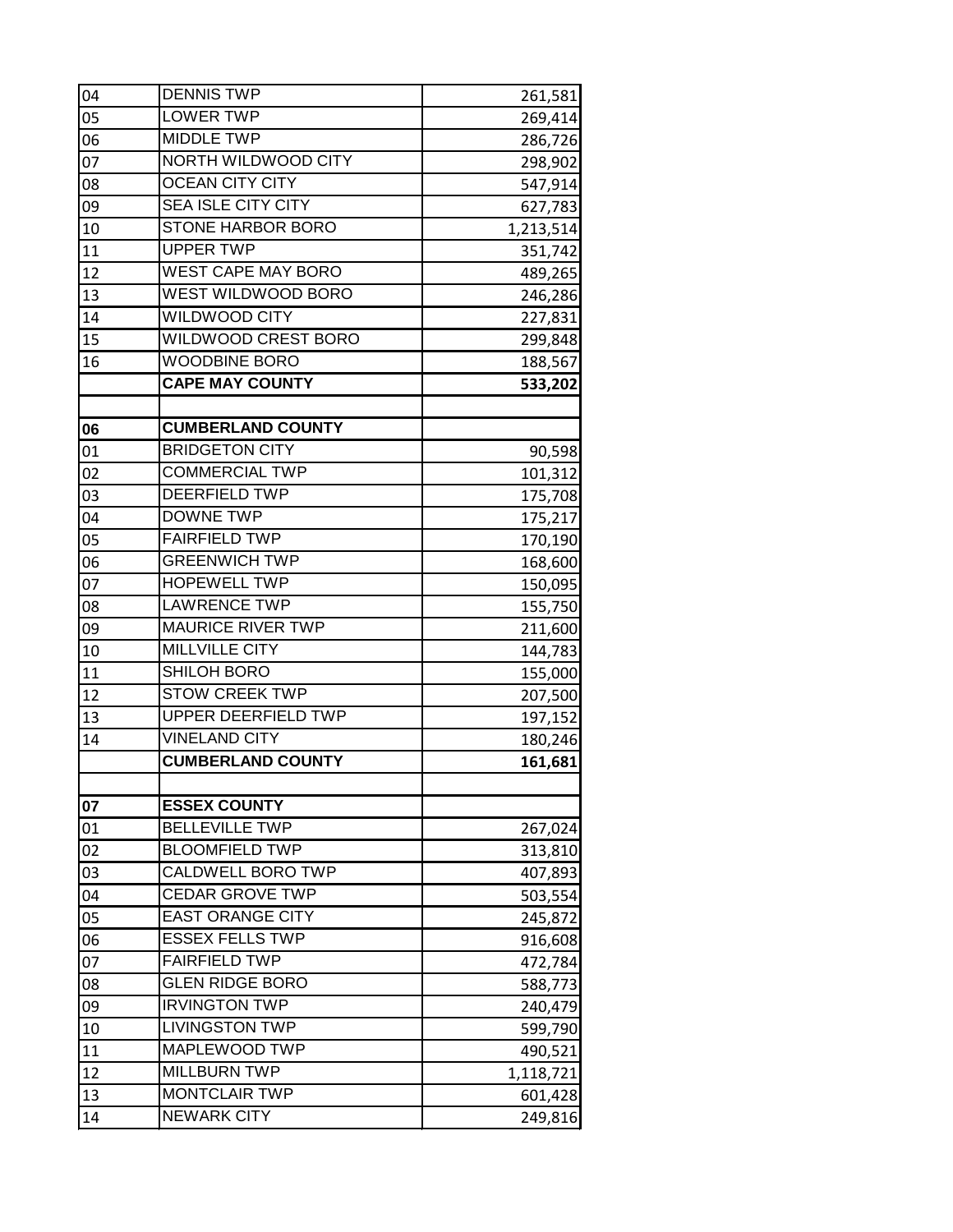| 15 | NORTH CALDWELL TWP        | 710,423 |
|----|---------------------------|---------|
| 16 | <b>NUTLEY TWP</b>         | 367,664 |
| 17 | <b>ORANGE CITY TWP</b>    | 197,719 |
| 18 | ROSELAND BORO             | 538,137 |
| 19 | SOUTH ORANGE VILLAGE TW   | 556,943 |
| 20 | <b>VERONA TWP</b>         | 402,461 |
| 21 | WEST CALDWELL TWP         | 479,633 |
| 22 | <b>WEST ORANGE TWP</b>    | 371,596 |
|    | <b>ESSEX COUNTY</b>       | 484,950 |
|    |                           |         |
| 08 | <b>GLOUCESTER COUNTY</b>  |         |
| 01 | <b>CLAYTON BORO</b>       | 174,904 |
| 02 | <b>DEPTFORD TWP</b>       | 186,623 |
| 03 | <b>EAST GREENWICH TWP</b> | 281,965 |
| 04 | <b>ELK TWP</b>            | 251,414 |
| 05 | <b>FRANKLIN TWP</b>       | 209,846 |
| 06 | <b>GLASSBORO BORO</b>     | 201,739 |
| 07 | <b>GREENWICH TWP</b>      | 175,221 |
| 08 | <b>HARRISON TWP</b>       | 364,200 |
| 09 | <b>LOGAN TWP</b>          | 213,898 |
| 10 | <b>MANTUA TWP</b>         | 213,874 |
| 11 | <b>MONROE TWP</b>         | 212,626 |
| 12 | NATIONAL PARK BORO        | 150,712 |
| 13 | <b>NEWFIELD BORO</b>      | 172,340 |
| 14 | PAULSBORO BORO            | 134,959 |
| 15 | PITMAN BORO               | 177,144 |
| 16 | SO HARRISON TWP           | 261,250 |
| 17 | SWEDESBORO BORO           | 218,050 |
| 18 | <b>WASHINGTON TWP</b>     | 230,292 |
| 19 | <b>WENONAH BORO</b>       | 305,614 |
| 20 | WEST DEPTFORD TWP         | 209,122 |
| 21 | <b>WESTVILLE BORO</b>     | 151,230 |
| 22 | <b>WOODBURY CITY</b>      | 177,808 |
| 23 | WOODBURY HEIGHTS BORO     | 186,244 |
| 24 | <b>WOOLWICH TWP</b>       | 331,362 |
|    | <b>GLOUCESTER COUNTY</b>  | 214,365 |
|    |                           |         |
| 09 | <b>HUDSON COUNTY</b>      |         |
| 01 | <b>BAYONNE CITY</b>       | 299,055 |
| 02 | <b>EAST NEWARK BORO</b>   | 233,682 |
| 03 | <b>GUTTENBERG TOWN</b>    | 326,677 |
| 04 | <b>HARRISON TOWN</b>      | 298,630 |
| 05 | <b>HOBOKEN CITY</b>       | 526,052 |
| 06 | <b>JERSEY CITY CITY</b>   | 285,593 |
| 07 | <b>KEARNY TOWN</b>        | 300,106 |
| 08 | <b>NORTH BERGEN TWP</b>   | 307,714 |
| 09 | <b>SECAUCUS TOWN</b>      | 386,339 |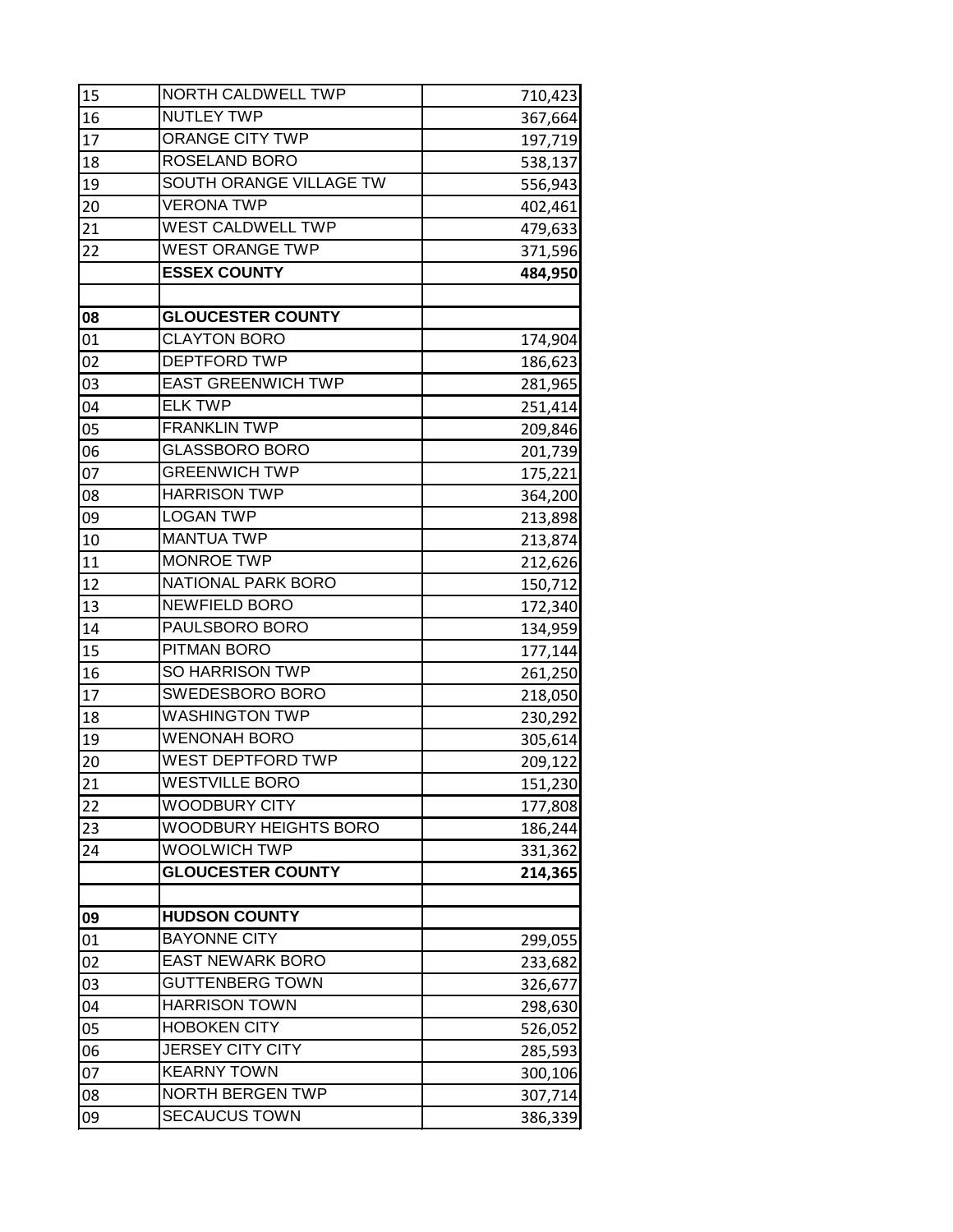| 10              | <b>UNION CITY CITY</b>    | 250,041 |
|-----------------|---------------------------|---------|
| 11              | <b>WEEHAWKEN TWP</b>      | 666,423 |
| 12              | <b>WEST NEW YORK TOWN</b> | 307,487 |
|                 | <b>HUDSON COUNTY</b>      | 356,051 |
|                 |                           |         |
| 10              | <b>HUNTERDON COUNTY</b>   |         |
| 01              | <b>ALEXANDRIA TWP</b>     | 469,476 |
| 02              | <b>BETHLEHEM TWP</b>      | 364,747 |
| 03              | <b>BLOOMSBURY BORO</b>    |         |
| 04              | <b>CALIFON BORO</b>       | 322,318 |
| 05              | <b>CLINTON TOWN</b>       | 363,719 |
| 06              | <b>CLINTON TWP</b>        | 392,918 |
| 07              | <b>DELAWARE TWP</b>       | 505,240 |
| 08              | <b>EAST AMWELL TWP</b>    | 423,661 |
| 09              | <b>FLEMINGTON BORO</b>    | 297,425 |
| 10              | <b>FRANKLIN TWP</b>       | 504,187 |
| 11              | <b>FRENCHTOWN BORO</b>    | 315,143 |
| 12              | <b>GLEN GARDNER BORO</b>  | 216,036 |
| 13              | <b>HAMPTON BORO</b>       | 220,817 |
| 14              | <b>HIGH BRIDGE BORO</b>   | 304,675 |
| 15              | <b>HOLLAND TWP</b>        | 333,783 |
| 16              | KINGWOOD TWP              | 460,856 |
| 17              | <b>LAMBERTVILLE CITY</b>  | 363,391 |
| 18              | <b>LEBANON BORO</b>       | 309,493 |
| 19              | <b>LEBANON TWP</b>        | 352,001 |
| 20              | <b>MILFORD BORO</b>       | 244,833 |
| 21              | <b>RARITAN TWP</b>        | 373,139 |
| 22              | <b>READINGTON TWP</b>     | 421,484 |
| 23              | <b>STOCKTON BORO</b>      | 280,833 |
| 24              | <b>TEWKSBURY TWP</b>      | 694,394 |
| 25              | <b>UNION TWP</b>          | 350,498 |
| $\overline{26}$ | <b>WEST AMWELL TWP</b>    | 463,222 |
|                 | <b>HUNTERDON COUNTY</b>   | 396,003 |
|                 |                           |         |
| 11              | <b>MERCER COUNTY</b>      |         |
| 01              | <b>EAST WINDSOR TWP</b>   | 281,651 |
| 02              | <b>EWING TWP</b>          | 220,935 |
| 03              | <b>HAMILTON TWP</b>       | 237,750 |
| 04              | <b>HIGHTSTOWN BORO</b>    | 227,841 |
| 05              | <b>HOPEWELL BORO</b>      | 391,750 |
| 06              | <b>HOPEWELL TWP</b>       | 518,070 |
| 07              | <b>LAWRENCE TWP</b>       | 313,882 |
| 08              | PENNINGTON BORO           | 426,875 |
| 09              | PRINCETON BORO            | 791,690 |
| 10              | PRINCETON TWP             | 761,693 |
| 11              | <b>TRENTON CITY</b>       | 89,454  |
| 12              | ROBBINSVILLE TWP          | 362,003 |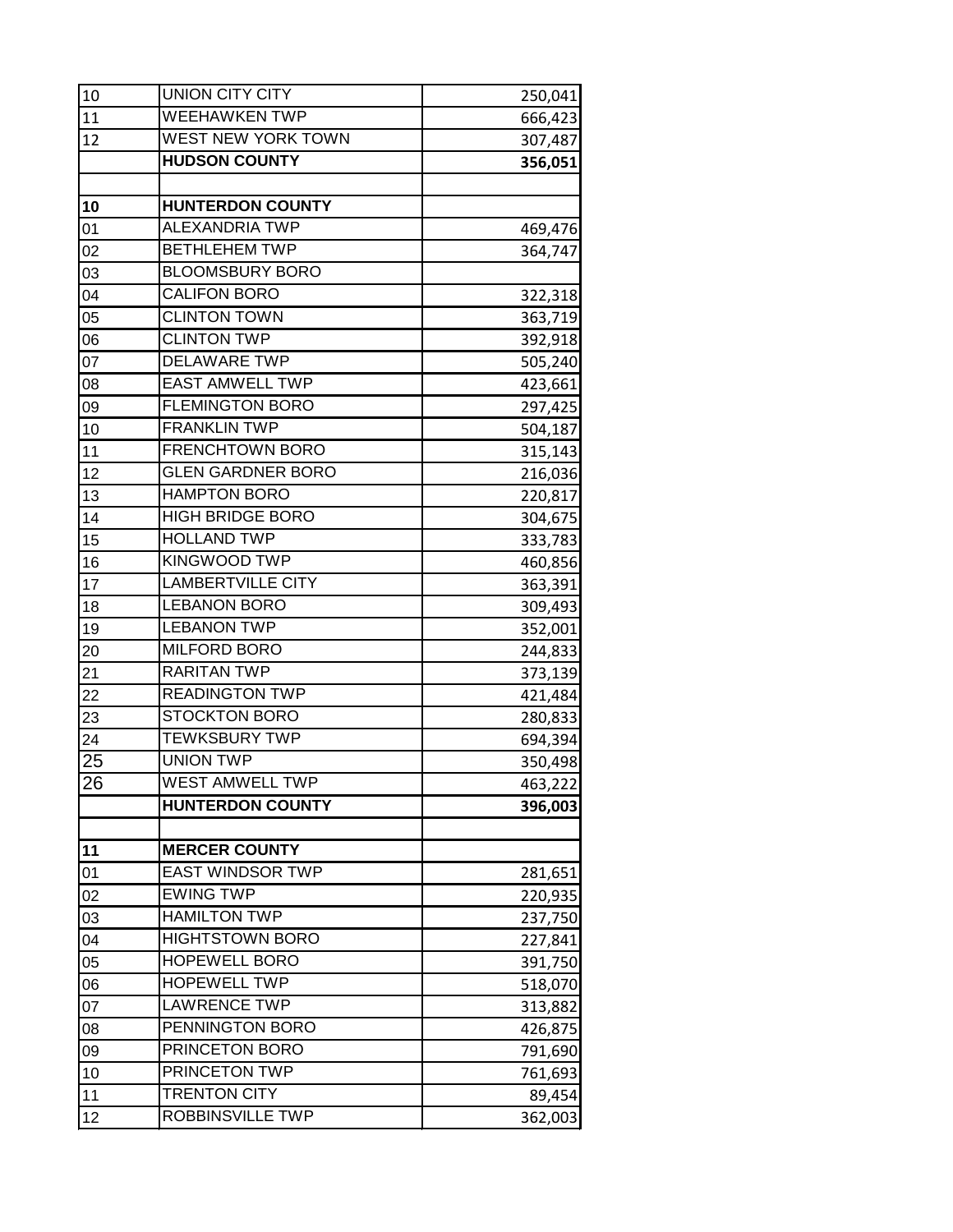| 13 | WEST WINDSOR TWP               | 514,468   |
|----|--------------------------------|-----------|
|    | <b>MERCER COUNTY</b>           | 306,630   |
|    |                                |           |
| 12 | <b>MIDDLESEX COUNTY</b>        |           |
| 01 | <b>CARTERET BORO</b>           | 242,037   |
| 02 | <b>CRANBURY TWP</b>            | 598,943   |
| 03 | <b>DUNELLEN BORO</b>           | 262,017   |
| 04 | <b>EAST BRUNSWICK TWP</b>      | 342,705   |
| 05 | <b>EDISON TWP</b>              | 360,110   |
| 06 | <b>HELMETTA BORO</b>           | 247,035   |
| 07 | <b>HIGHLAND PARK BORO</b>      | 355,120   |
| 08 | <b>JAMESBURG BORO</b>          | 250,495   |
| 09 | <b>METUCHEN BORO</b>           | 376,637   |
| 10 | MIDDLESEX BORO                 | 284,210   |
| 11 | <b>MILLTOWN BORO</b>           | 322,831   |
| 12 | <b>MONROE TWP</b>              | 280,759   |
| 13 | <b>NEW BRUNSWICK CITY</b>      | 292,539   |
| 14 | <b>NORTH BRUNSWICK TWP</b>     | 306,228   |
| 15 | <b>OLD BRIDGE TWP</b>          | 327,715   |
| 16 | PERTH AMBOY CITY               | 235,826   |
| 17 | <b>PISCATAWAY TWP</b>          | 308,911   |
| 18 | PLAINSBORO TWP                 | 364,856   |
| 19 | SAYREVILLE BORO                | 306,981   |
| 20 | SOUTH AMBOY CITY               | 270,175   |
| 21 | SOUTH BRUNSWICK TWP            | 375,677   |
| 22 | SOUTH PLAINFIELD BORO          | 304,435   |
| 23 | SOUTH RIVER BORO               | 278,309   |
| 24 | SPOTSWOOD BORO                 | 276,316   |
| 25 | <b>WOODBRIDGE TWP</b>          | 274,223   |
|    | <b>MIDDLESEX COUNTY</b>        | 321,378   |
|    |                                |           |
| 13 | <b>MONMOUTH COUNTY</b>         |           |
| 01 | <b>ABERDEEN TWP</b>            | 294,894   |
| 02 | <b>ALLENHURST BORO</b>         | 2,106,250 |
| 03 | <b>ALLENTOWN BORO</b>          | 327,917   |
| 04 | <b>ASBURY PARK CITY</b>        | 249,049   |
| 05 | <b>ATLANTIC HIGHLANDS BORO</b> | 398,603   |
| 06 | AVON BY THE SEA BORO           | 786,139   |
| 07 | <b>BELMAR BORO</b>             | 515,073   |
| 08 | <b>BRADLEY BEACH BORO</b>      | 483,614   |
| 09 | <b>BRIELLE BORO</b>            | 690,087   |
| 10 | <b>COLTS NECK TOWNSHIP</b>     | 857,181   |
| 11 | <b>DEAL BORO</b>               | 2,715,833 |
| 12 | <b>EATONTOWN BORO</b>          | 339,333   |
| 13 | <b>ENGLISHTOWN BORO</b>        | 278,273   |
| 14 | <b>FAIR HAVEN BORO</b>         | 651,539   |
| 15 | <b>FARMINGDALE BORO</b>        | 278,333   |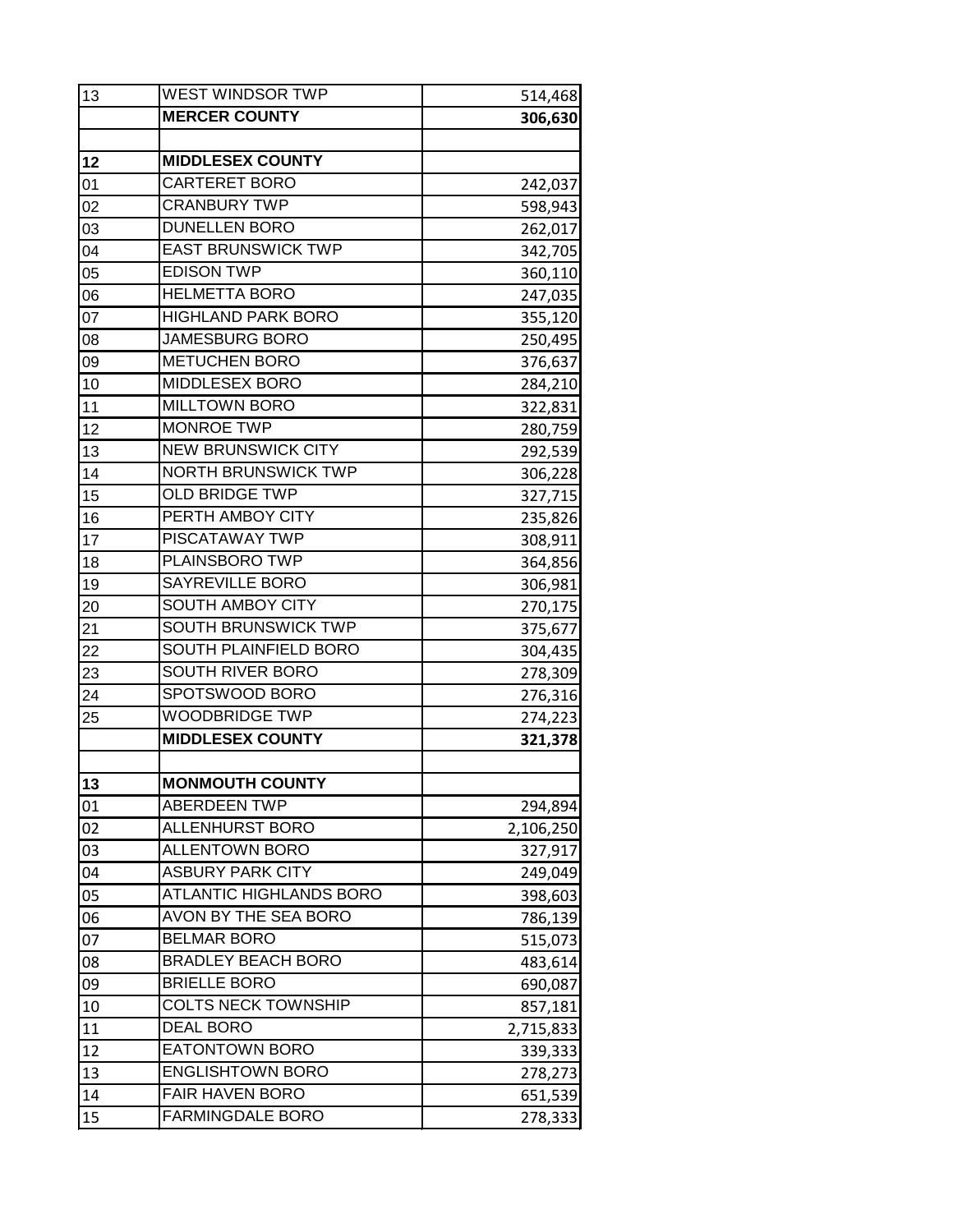| 16 | FREEHOLD BORO                  | 269,137   |
|----|--------------------------------|-----------|
| 17 | <b>FREEHOLD TWP</b>            | 371,296   |
| 18 | <b>HAZLET TWP</b>              | 321,510   |
| 19 | <b>HIGHLANDS BORO</b>          | 286,504   |
| 20 | <b>HOLMDEL TWP</b>             | 687,437   |
| 21 | <b>HOWELL TWP</b>              | 325,525   |
| 22 | <b>INTERLAKEN BORO</b>         | 661,813   |
| 23 | <b>KEANSBURG BORO</b>          | 155,565   |
| 24 | <b>KEYPORT BORO</b>            | 256,348   |
| 25 | <b>LITTLE SILVER BORO</b>      | 637,851   |
| 26 | <b>LOCH ARBOUR VILLAGE</b>     | 720,000   |
| 27 | <b>LONG BRANCH CITY</b>        | 443,421   |
| 28 | <b>MANALAPAN TWP</b>           | 380,885   |
| 29 | <b>MANASQUAN BORO</b>          | 731,600   |
| 30 | <b>MARLBORO TWP</b>            | 505,602   |
| 31 | <b>MATAWAN BORO</b>            | 317,160   |
| 32 | <b>MIDDLETOWN TWP</b>          | 408,882   |
| 33 | MILLSTONE TWP                  | 568,831   |
| 34 | MONMOUTH BEACH BORO            | 566,590   |
| 35 | NEPTUNE TWP                    | 345,567   |
| 36 | NEPTUNE CITY BORO              | 248,094   |
| 37 | <b>OCEAN TWP</b>               | 418,043   |
| 38 | <b>OCEANPORT BORO</b>          | 497,280   |
| 39 | RED BANK BORO                  | 574,369   |
| 40 | ROOSEVELT BORO                 | ΝA        |
| 41 | <b>RUMSON BORO</b>             | 1,303,569 |
| 42 | <b>SEA BRIGHT BORO</b>         | 665,393   |
| 43 | <b>SEA GIRT BORO</b>           | 1,128,517 |
| 44 | <b>SHREWSBURY BORO</b>         | 564,119   |
| 45 | <b>SHREWSBURY TWP</b>          | 176,250   |
| 46 | <b>LAKE COMO BORO</b>          | 346,229   |
| 47 | <b>SPRING LAKE BORO</b>        | 1,681,125 |
| 48 | <b>SPRING LAKE HEIGHTS BOR</b> | 438,027   |
| 49 | <b>TINTON FALLS BORO</b>       | 315,904   |
| 50 | <b>UNION BEACH BORO</b>        | 256,747   |
| 51 | <b>UPPER FREEHOLD TWP</b>      | 494,514   |
| 52 | <b>WALL TWP</b>                | 512,518   |
| 53 | <b>WEST LONG BRANCH BORO</b>   | 390,655   |
|    | <b>MONMOUTH COUNTY</b>         | 456,378   |
| 14 | <b>MORRIS COUNTY</b>           |           |
| 01 | <b>BOONTON TOWN</b>            | 386,383   |
| 02 | <b>BOONTON TWP</b>             | 649,813   |
| 03 | <b>BUTLER BORO</b>             | 330,843   |
| 04 | <b>CHATHAM BORO</b>            | 724,177   |
| 05 | <b>CHATHAM TWP</b>             | 748,595   |
| 06 | CHESTER BORO                   | 308,000   |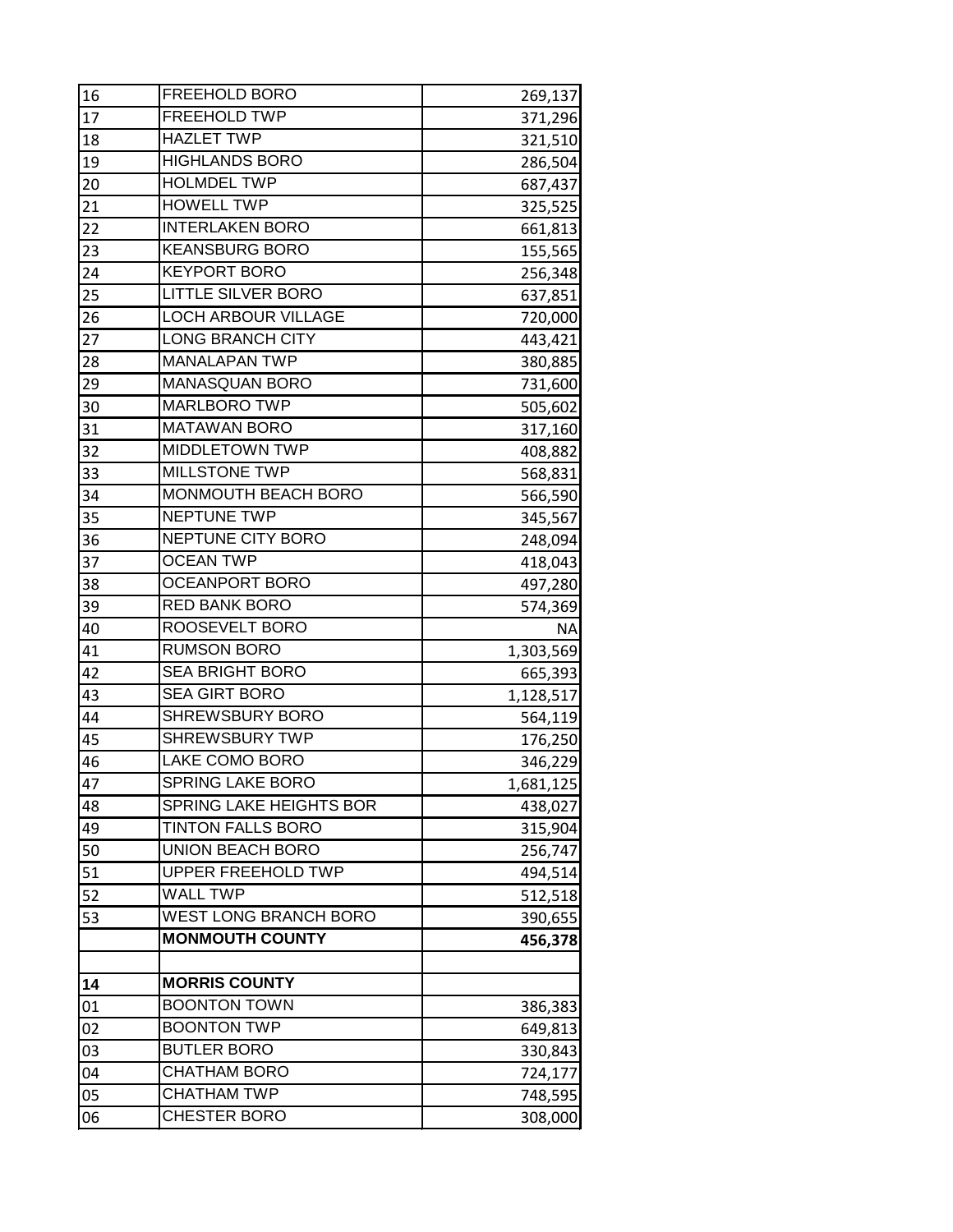| 07 | <b>CHESTER TWP</b>          | 592,158   |
|----|-----------------------------|-----------|
| 08 | <b>DENVILLE TWP</b>         | 412,686   |
| 09 | DOVER TOWN                  | 262,748   |
| 10 | <b>EAST HANOVER TWP</b>     | 475,330   |
| 11 | <b>FLORHAM PARK BORO</b>    | 557,869   |
| 12 | <b>HANOVER TWP</b>          | 457,715   |
| 13 | <b>HARDING TWP</b>          | 1,145,528 |
| 14 | JEFFERSON TWP               | 343,837   |
| 15 | <b>KINNELON BORO</b>        | 559,587   |
| 16 | <b>LINCOLN PARK BORO</b>    | 329,564   |
| 17 | <b>MADISON BORO</b>         | 691,749   |
| 18 | <b>MENDHAM BORO</b>         | 552,587   |
| 19 | <b>MENDHAM TWP</b>          | 927,452   |
| 20 | MINE HILL TWP               | 314,500   |
| 21 | <b>MONTVILLE TWP</b>        | 576,915   |
| 22 | <b>MORRIS TWP</b>           | 532,438   |
| 23 | <b>MORRIS PLAINS BORO</b>   | 460,148   |
| 24 | <b>MORRISTOWN TOWN</b>      | 387,374   |
| 25 | <b>MOUNTAIN LAKES BORO</b>  | 868,803   |
| 26 | <b>MOUNT ARLINGTON BORO</b> | 322,973   |
| 27 | <b>MOUNT OLIVE TWP</b>      | 343,773   |
| 28 | NETCONG BORO                | 257,600   |
| 29 | PARSIPPANY TR HLS TWP       | 386,223   |
| 30 | LONG HILL TWP               | 532,582   |
| 31 | PEQUANNOCK TWP              | 395,771   |
| 32 | RANDOLPH TWP                | 517,820   |
| 33 | RIVERDALE BORO              | 326,623   |
| 34 | ROCKAWAY BORO               | 302,200   |
| 35 | ROCKAWAY TWP                | 349,181   |
| 36 | <b>ROXBURY TWP</b>          | 343,293   |
| 37 | <b>VICTORY GARDENS BORO</b> | 188,333   |
| 38 | <b>WASHINGTON TWP</b>       | 513,527   |
| 39 | <b>WHARTON BORO</b>         | 274,847   |
|    | <b>MORRIS COUNTY</b>        | 473,205   |
|    |                             |           |
| 15 | <b>OCEAN COUNTY</b>         |           |
| 01 | <b>BARNEGAT TWP</b>         | 278,114   |
| 02 | <b>BARNEGAT LIGHT BORO</b>  | 624,750   |
| 03 | <b>BAY HEAD BORO</b>        | 1,876,020 |
| 04 | <b>BEACH HAVEN BORO</b>     | 797,512   |
| 05 | <b>BEACHWOOD BORO</b>       | 256,125   |
| 06 | <b>BERKELEY TWP</b>         | 224,720   |
| 07 | <b>BRICK TWP</b>            | 318,729   |
| 08 | <b>TOMS RIVER TWP</b>       | 347,665   |
| 09 | EAGLESWOOD TWP              | 229,667   |
| 10 | HARVEY CEDARS BORO          | 885,278   |
| 11 | <b>ISLAND HEIGHTS BORO</b>  | 431,483   |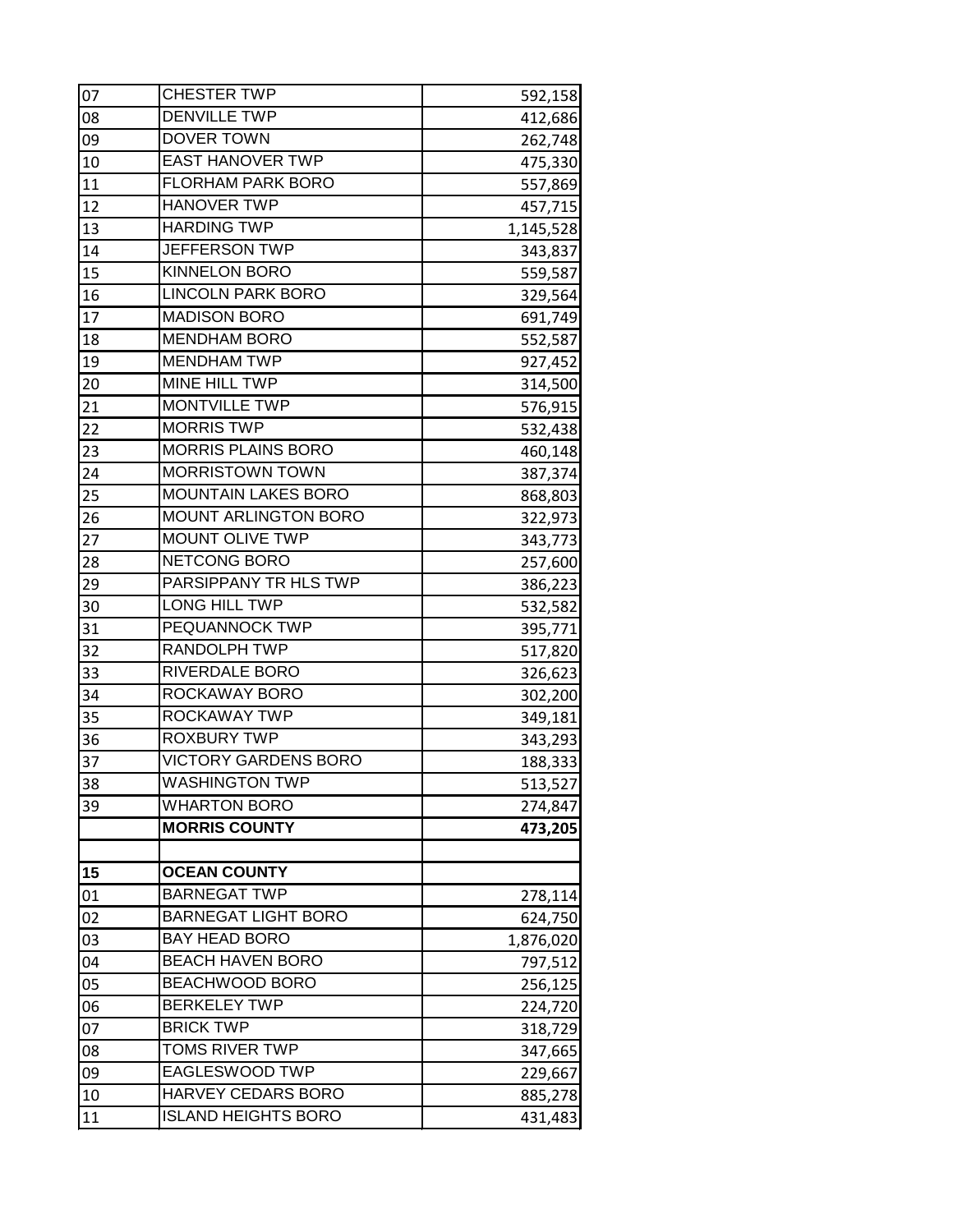| 12 | <b>JACKSON TWP</b>            | 321,189   |
|----|-------------------------------|-----------|
| 13 | <b>LACEY TWP</b>              | 278,909   |
| 14 | <b>LAKEHURST BORO</b>         | 194,500   |
| 15 | LAKEWOOD TWP                  | 254,176   |
| 16 | <b>LAVALLETTE BORO</b>        | 748,934   |
| 17 | <b>LITTLE EGG HARBOR TWP</b>  | 228,646   |
| 18 | <b>LONG BEACH TWP</b>         | 1,009,465 |
| 19 | <b>MANCHESTER TWP</b>         | 195,266   |
| 20 | <b>MANTOLOKING BORO</b>       | 2,328,141 |
| 21 | <b>OCEAN TWP</b>              | 304,864   |
| 22 | <b>OCEAN GATE BORO</b>        | 281,770   |
| 23 | PINE BEACH BORO               | 373,833   |
| 24 | PLUMSTED TWP                  | 306,963   |
| 25 | POINT PLEASANT BORO           | 368,842   |
| 26 | PT PLEASANT BEACH BORO        | 686,395   |
| 27 | <b>SEASIDE HEIGHTS BORO</b>   | 266,848   |
| 28 | <b>SEASIDE PARK BORO</b>      | 549,570   |
| 29 | SHIP BOTTOM BORO              | 557,514   |
| 30 | SOUTH TOMS RIVER BORO         | 189,130   |
| 31 | <b>STAFFORD TWP</b>           | 301,370   |
| 32 | <b>SURF CITY BORO</b>         | 766,281   |
| 33 | <b>TUCKERTON BORO</b>         | 228,671   |
|    | <b>OCEAN COUNTY</b>           | 378,971   |
|    |                               |           |
|    |                               |           |
| 16 | <b>PASSAIC CITY</b>           |           |
| 01 | <b>BLOOMINGDALE BORO</b>      | 308,013   |
| 02 | <b>CLIFTON CITY</b>           | 320,825   |
| 03 | <b>HALEDON BORO</b>           | 243,248   |
| 04 | <b>HAWTHORNE BORO</b>         | 369,829   |
| 05 | <b>LITTLE FALLS TWP</b>       | 361,521   |
| 06 | <b>NORTH HALEDON BORO</b>     | 448,158   |
| 07 | PASSAIC CITY                  | 288,531   |
| 08 | PATERSON CITY                 | 258,587   |
| 09 | POMPTON LAKES BORO            | 298,464   |
| 10 | PROSPECT PARK BORO            | 235,337   |
| 11 | RINGWOOD BORO                 | 353,187   |
| 12 | <b>TOTOWA BORO</b>            | 426,528   |
| 13 | <b>WANAQUE BORO</b>           | 308,117   |
| 14 | <b>WAYNE TWP</b>              | 447,389   |
| 15 | <b>WEST MILFORD TWP</b>       | 289,693   |
| 16 | <b>WOODLAND PARK BORO</b>     | 377,698   |
|    | <b>PASSAIC CITY</b>           | 340,614   |
|    |                               |           |
| 17 | <b>SALEM COUNTY</b>           |           |
| 01 | <b>ALLOWAY TOWNSHIP</b>       | 228,400   |
| 02 | <b>CARNEYS POINT TOWNSHIP</b> | 149,248   |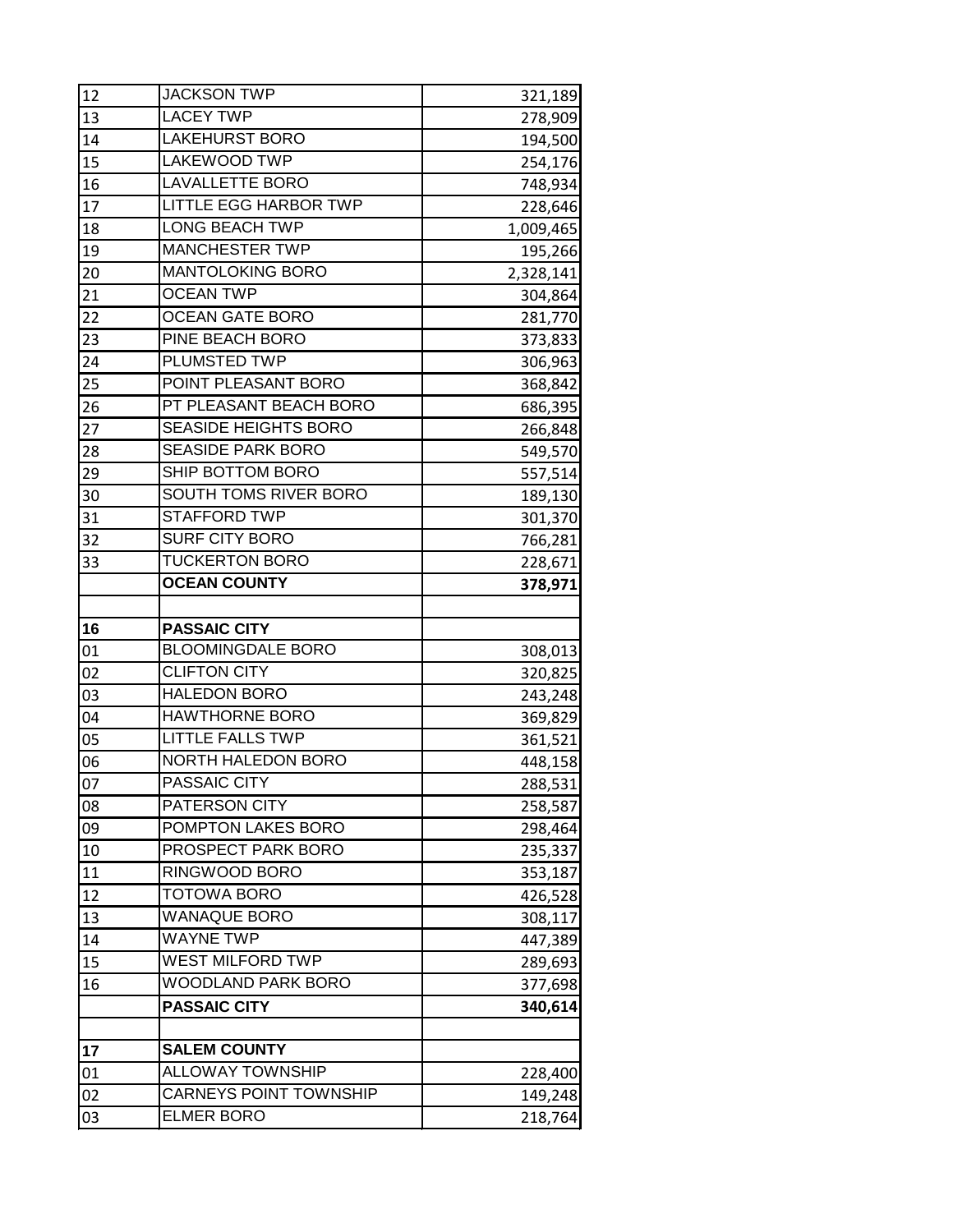| 04 | <b>ELSINBORO TWP</b>    | 175,444   |
|----|-------------------------|-----------|
| 05 | LOWER ALLOWAY CREEK TWP | 174,250   |
| 06 | <b>MANNINGTON TWP</b>   | 176,563   |
| 07 | <b>OLDMANS TWP</b>      | 175,223   |
| 08 | PENNS GROVE BORO        | 124,800   |
| 09 | PENNSVILLE TWP          | 154,334   |
| 10 | PILESGROVE TWP          | 247,384   |
| 11 | PITTSGROVE TWP          | 249,350   |
| 12 | <b>QUINTON TWP</b>      | 177,800   |
| 13 | <b>SALEM CITY</b>       | 113,840   |
| 14 | UPPER PITTSGROVE TWP    | 196,663   |
| 15 | <b>WOODSTOWN BORO</b>   | 205,019   |
|    | <b>SALEM COUNTY</b>     | 185,095   |
|    |                         |           |
| 18 | <b>SOMERSET COUNTY</b>  |           |
| 01 | <b>BEDMINSTER TWP</b>   | 372,909   |
| 02 | <b>BERNARDS TWP</b>     | 615,488   |
| 03 | BERNARDSVILLE BORO      | 835,926   |
| 04 | <b>BOUND BROOK BORO</b> | 280,544   |
| 05 | <b>BRANCHBURG TWP</b>   | 423,101   |
| 06 | <b>BRIDGEWATER TWP</b>  | 433,942   |
| 07 | FAR HILLS BORO          | 1,089,667 |
| 08 | <b>FRANKLIN TWP</b>     | 302,183   |
| 09 | <b>GREEN BROOK TWP</b>  | 457,944   |
| 10 | <b>HILLSBOROUGH TWP</b> | 357,294   |
| 11 | <b>MANVILLE BORO</b>    | 257,288   |
| 12 | <b>MILLSTONE BORO</b>   | ΝA        |
| 13 | MONTGOMERY TWP          | 574,269   |
| 14 | NORTH PLAINFIELD BORO   | 255,627   |
| 15 | PEAPACK GLADSTONE BORO  | 562,534   |
| 16 | RARITAN BORO            | 356,596   |
| 17 | ROCKY HILL BORO         | 381,014   |
| 18 | SOMERVILLE BORO         | 296,314   |
| 19 | SO BOUND BROOK BORO     | 223,575   |
| 20 | <b>WARREN TWP</b>       | 685,134   |
| 21 | <b>WATCHUNG BORO</b>    | 681,425   |
|    | <b>SOMERSET COUNTY</b>  | 422,770   |
|    |                         |           |
| 19 | <b>SUSSEX COUNTY</b>    |           |
| 01 | <b>ANDOVER BORO</b>     | 255,000   |
| 02 | <b>ANDOVER TWP</b>      | 289,134   |
| 03 | <b>BRANCHVILLE BORO</b> | 246,667   |
| 04 | <b>BYRAM TWP</b>        | 342,195   |
| 05 | <b>FRANKFORD TWP</b>    | 321,104   |
| 06 | <b>FRANKLIN BORO</b>    | 215,006   |
| 07 | <b>FREDON TWP</b>       | 358,071   |
| 08 | <b>GREEN TWP</b>        | 366,020   |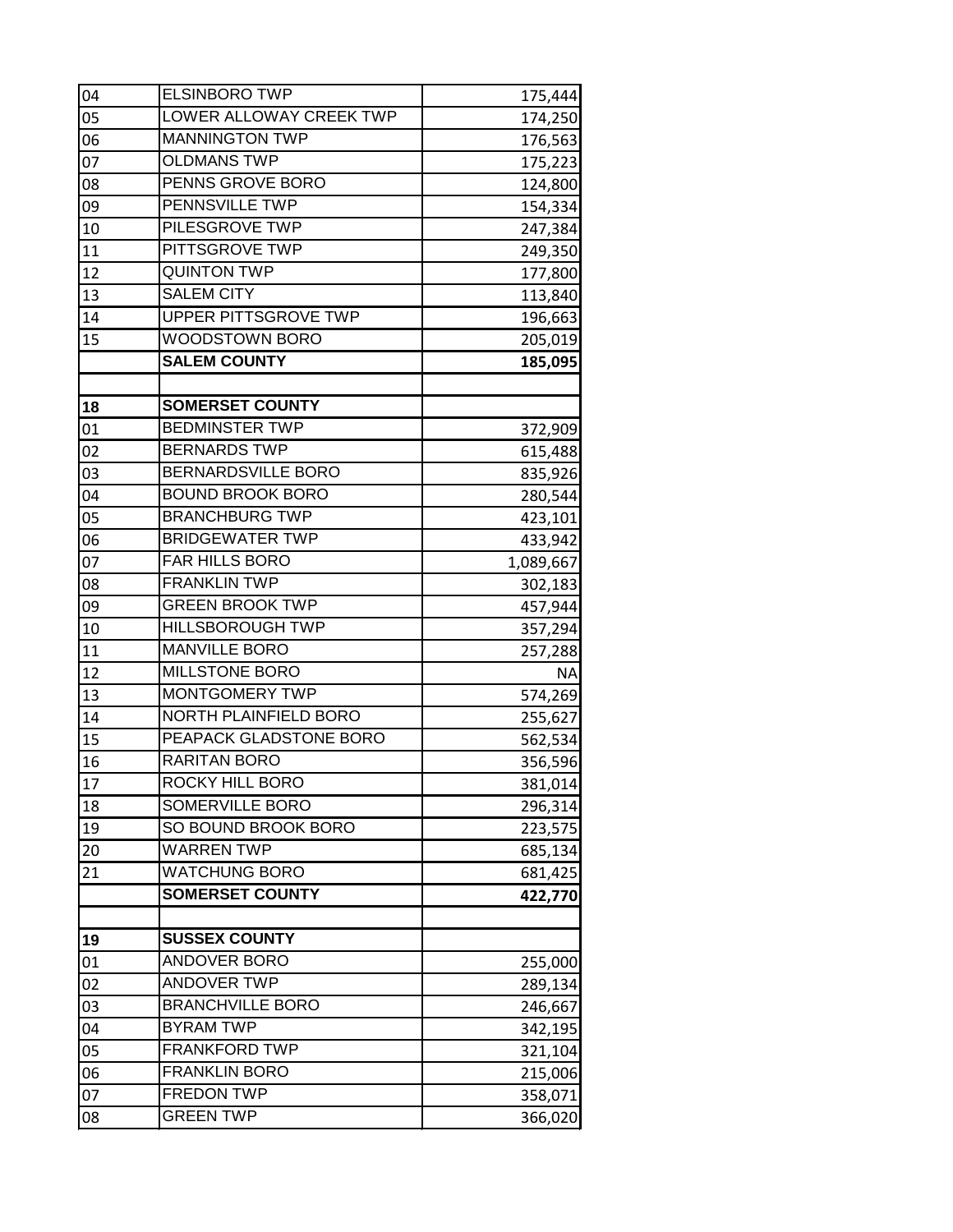| 09 | <b>HAMBURG BORO</b>         | 183,737   |
|----|-----------------------------|-----------|
| 10 | <b>HAMPTON TWP</b>          | 242,546   |
| 11 | <b>HARDYSTON TWP</b>        | 279,886   |
| 12 | <b>HOPATCONG BORO</b>       | 278,043   |
| 13 | <b>LAFAYETTE TWP</b>        | 329,425   |
| 14 | <b>MONTAGUE TWP</b>         | 188,478   |
| 15 | <b>NEWTON TOWN</b>          | 241,246   |
| 16 | OGDENSBURG BORO             | 262,000   |
| 17 | <b>SANDYSTON TWP</b>        | 262,856   |
| 18 | <b>SPARTA TWP</b>           | 493,710   |
| 19 | <b>STANHOPE BORO</b>        | 211,125   |
| 20 | <b>STILLWATER TWP</b>       | 242,437   |
| 21 | <b>SUSSEX BORO</b>          | 173,100   |
| 22 | <b>VERNON TWP</b>           | 247,213   |
| 23 | <b>WALPACK TWP</b>          | <b>NA</b> |
| 24 | <b>WANTAGE TWP</b>          | 255,612   |
|    | <b>SUSSEX COUNTY</b>        | 313,026   |
|    |                             |           |
| 20 | <b>UNION COUNTY</b>         |           |
| 01 | <b>BERKELEY HEIGHTS TWP</b> | 551,717   |
| 02 | <b>CLARK TWP</b>            | 394,007   |
| 03 | <b>CRANFORD TWP</b>         | 426,589   |
| 04 | <b>ELIZABETH CITY</b>       | 231,175   |
| 05 | FANWOOD BORO                | 396,774   |
| 06 | GARWOOD BORO                | 349,615   |
| 07 | <b>HILLSIDE TWP</b>         | 253,539   |
| 08 | <b>KENILWORTH BORO</b>      | 350,465   |
| 09 | <b>LINDEN CITY</b>          | 272,304   |
| 10 | MOUNTAINSIDE BORO           | 550,604   |
| 11 | NEW PROVIDENCE BORO         | 535,459   |
| 12 | <b>PLAINFIELD CITY</b>      | 240,363   |
| 13 | <b>RAHWAY CITY</b>          | 267,541   |
| 14 | ROSELLE BORO                | 172,270   |
| 15 | ROSELLE PARK BORO           | 263,065   |
| 16 | <b>SCOTCH PLAINS TWP</b>    | 464,164   |
| 17 | SPRINGFIELD TWP             | 385,435   |
| 18 | <b>SUMMIT CITY</b>          | 968,287   |
| 19 | <b>UNION TWP</b>            | 307,841   |
| 20 | <b>WESTFIELD TOWN</b>       | 688,310   |
| 21 | <b>WINFIELD TWP</b>         | ΝA        |
|    | <b>UNION COUNTY</b>         | 429,801   |
| 21 | <b>WARREN COUNTY</b>        |           |
| 01 | <b>ALLAMUCHY TWP</b>        | 275,699   |
| 02 | <b>ALPHA BORO</b>           | 181,333   |
| 03 | <b>BELVIDERE TOWN</b>       | 232,793   |
| 04 | <b>BLAIRSTOWN TWP</b>       | 305,597   |